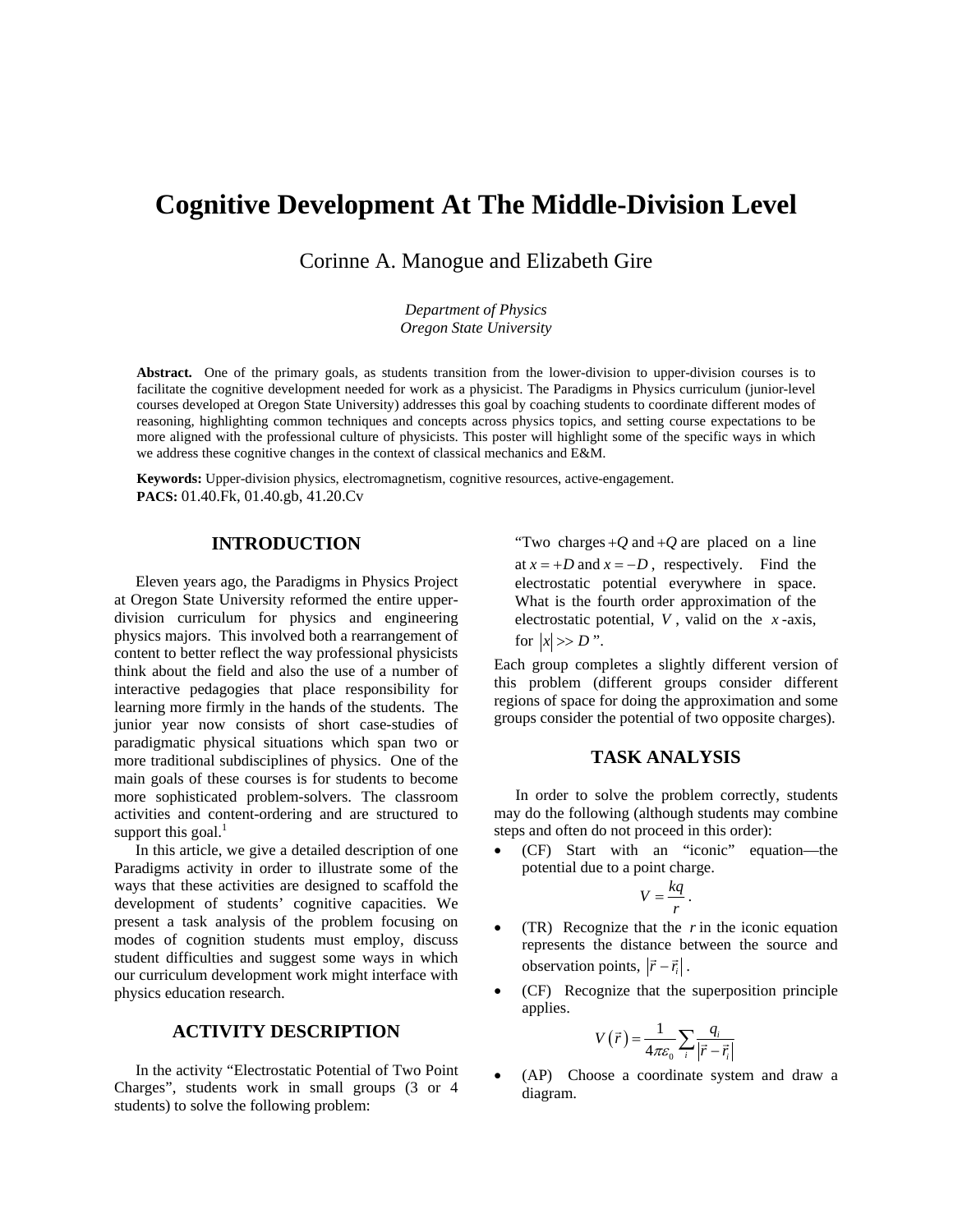- (TR) Choose a coordinate label  $(x,0,0)$  for the point at which the potential will be evaluated.
- (TR, AM) Evaluate the distances in the denominator for the specific case.

$$
V(x) = \frac{1}{4\pi\varepsilon_0} \left( \frac{Q}{\sqrt{(x+D)^2}} + \frac{Q}{\sqrt{(x-D)^2}} \right)
$$

 (AM) Recognize from the geometry that the denominators should be expressed as absolute values, especially when *x* is negative.

$$
V(x) = \left(\frac{Q}{|x+D|} + \frac{Q}{|x-D|}\right)
$$

- (RP) Recognize that the denominators have something to do with a known series.
- (AM) Decide what to factor out to put the denominators in the form of "one plus something small and dimensionless."

$$
V(x) = \frac{1}{4\pi\varepsilon_0} \frac{Q}{|x|} \left( \left( 1 + \frac{D}{x} \right)^{-1} + \left( 1 - \frac{D}{x} \right)^{-1} \right)
$$

 (AM) Implement known mathematics from a memorized power series. Simplify, group terms.



**FIGURE 1.** Students work on the Discrete Charges activity in groups of three on medium white boards.

## **MODES OF COGNITON**

It is informative to do a task analysis employing a framework that identifies different modes of cognition. Redish and Hammer<sup>2</sup> have introduced the following nine cognitive modes that they teach students explicitly to recognize :

- (CF) Choosing foothold ideas, choosing an iconic formula
- (RS) Restricting the scope
- (SM) Sensemaking
- (TR)Translating representations
- (SC) Seeking Coherence
- (SI) Shopping for ideas
- (PR) Probing and refining intuitions
- (IG) Playing the implications game
- (EN) Employing a safety net. To describe problem-solving activities, we've included four additional modes in our task analysis:
- (FF) Fleshing out formulas adding mathematical detail to an iconic formula.
- (AM) Applying learned mathematics executing algebra, calculus, etc.
- (RP) Recognizing patterns identifying a place where a known result or a familiar set of steps can be employed in a solution.
- (AP) Applying a principle to a specific case exploiting geometry or symmetry to simplify a general formula.

# **PEDAGOGICAL CONTENT KNOWLEDGE**

Pedagogical Content Knowledge (PCK) is the kind of knowledge a teacher has about how students interact with a particular topic. Listed here are very common student difficulties that come up as students are working on the activity, together with our assessment of the cognitive capacities that are required to successfully address each problem.

Students often claim they "can't get started." Many times, the difficulty lies somewhere in the early process of using geometry to translate an abstract, coordinate-independent, algebraic representation to a coordinate-dependent, algebraic representation on which the students can "do math." This is a complex process that may require any of a number of different cognitive capacities (CF, RS, SM, TR, SI, FF, RP AP).

Most students either leave out or drop the absolute value signs in the algebraic expression for the distances between the sources and the observation point, ignoring the case where  $x$  is negative. This topic can be a source of rich class discussion during the whole-class wrap-up, may be prompted by an apparent inconsistency between the symmetry of the problem and the evenness or oddness of the powers that appear in the expansion (RP, AM).

Students have the most difficulty with the series expansion. Problems range from believing that the only way to find a series is through the successive differentiations in Taylor's formula, the failure to

recognize that 
$$
\frac{1}{|x+D|} = |x+D|^{-1}
$$
, not recognizing that

 $(1+x)^p$  is a common power series, and not knowing

how to put  $\frac{1}{|x+D|}$  in the form  $\alpha(1+\varepsilon)^p$  (RP, AM).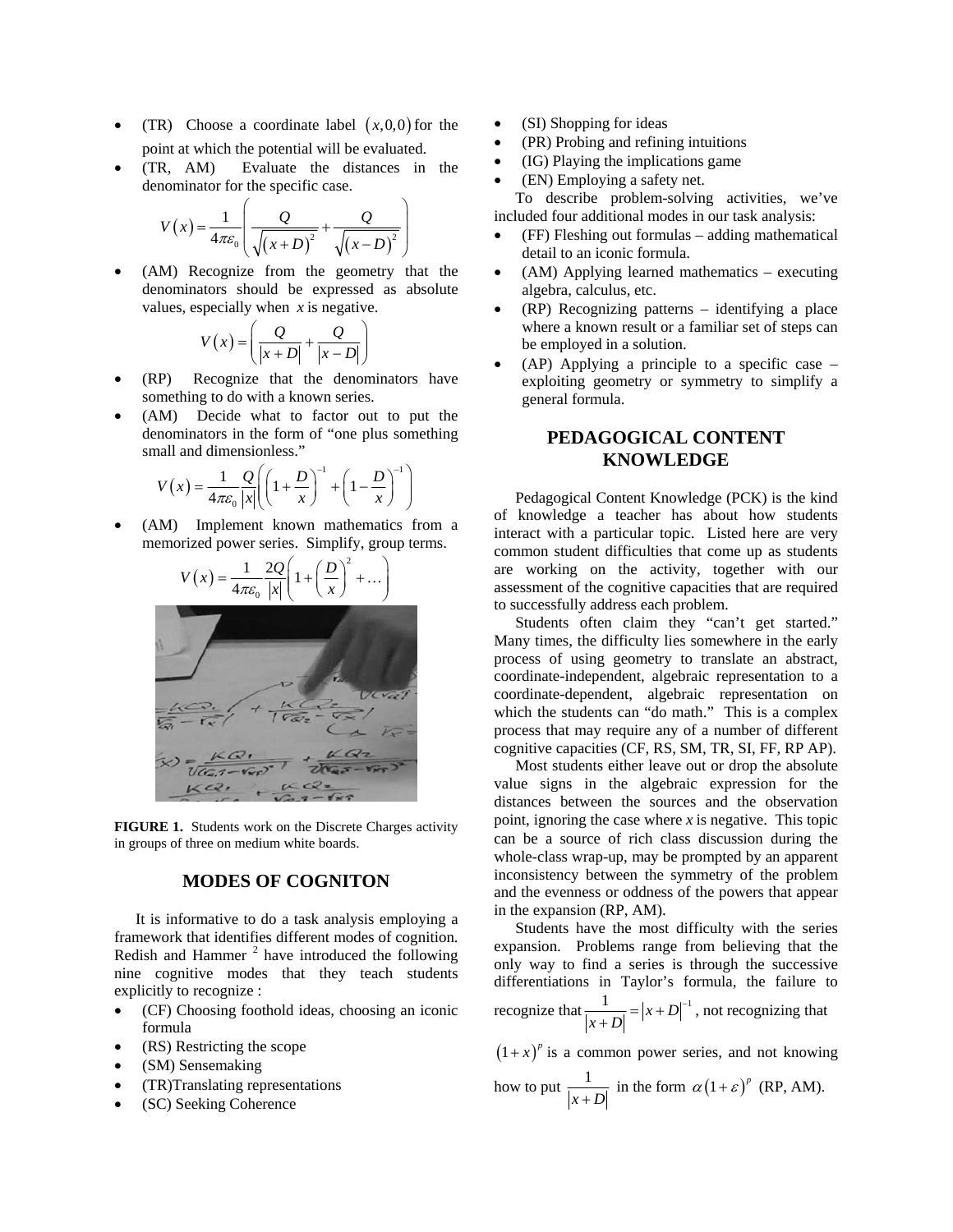#### **WRAP-UP**

In a whole-class wrap-up discussion, students compare examples from different groups (each group finds a series expansion in a different region of space), compare their results with known limiting examples, discuss the physical implications of higher-order terms in the series expansion, explore the role of symmetry in the problem and solutions. The wrap-ups are also a wonderful opportunity for students to practice presenting their ideas clearly, learn how to speak loudly, learn conventional terminology for their concepts, etc. This discussion may take as long as, or longer than, the group problem solving. We note especially that the number of cognitive modes employed by students in this part of the activity is much greater than in any other part: (RP, SM, SN, AP, TR, SC, PR, IG, EN). Typically, class sizes in the upper-division, compared to the lower-division, are more likely to allow for faculty to hold these wrapups. We encourage faculty to take advantage of the rich opportunity to scaffold cognitive development.

# **PREPARATORY ACTIVITIES**

None of our activities stand in isolation; instead they occur in sequences that allow students to explore different aspects of each paradigmatic physical situation. These different aspects require different pedagogical strategies on the part of the instructor and reinforce the development of different cognitive capacities on the part of the student. Activities that lead up to the one described above include:

 Potential of a point charge: Students recall the formula for the potential due to a point charge, recording their attempts on individual white boards. Class discussion focuses on strategies to choose the correct formula.



**FIGURE 2.** Potential of a point charge.

 Star Trek: Using a Star Trek scenario as a premise, students discuss how to specify the distance between two objects (Captain Kirk and Mr. Spock) recognizing that the positions of each must be specified with reference to an origin.



**FIGURE 3.** Star Trek.

 Power Series: Students use a computer algebra package to plot the first several terms of a power series expansion and visually compare their approximation with a plot of the function.



**FIGURE 4.** Power Series.

## **FOLLOW-UP ACTIVITIES**

Activities that follow-up on the concepts originally developed in the one described above include:

 Drawing equipotential surfaces: Students are asked to draw equipotential surface for various charge distribution on their whiteboards.



**FIGURE 5.** Drawing equipotential surfaces.

 Visualizing potentials: Using a computer algebra system, students explore different ways of visualizing a scalar field in three dimensions.



**FIGURE 6.** Visualizing potentials.